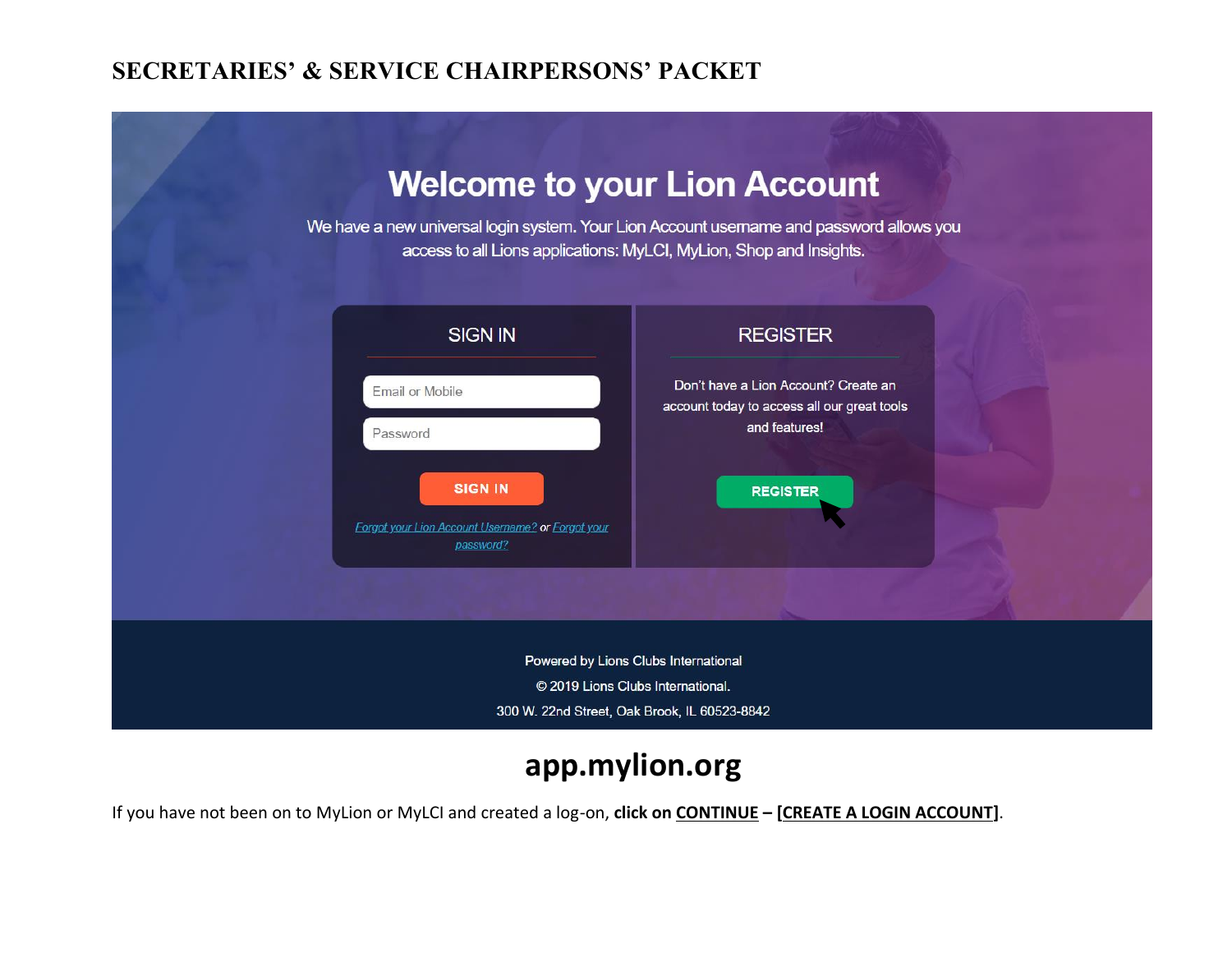

If you already have a MyLion account registered through your smartphone (Apple or Android), **click YES.**

If you have not downloaded the app for your phone or smart device, **click NO.**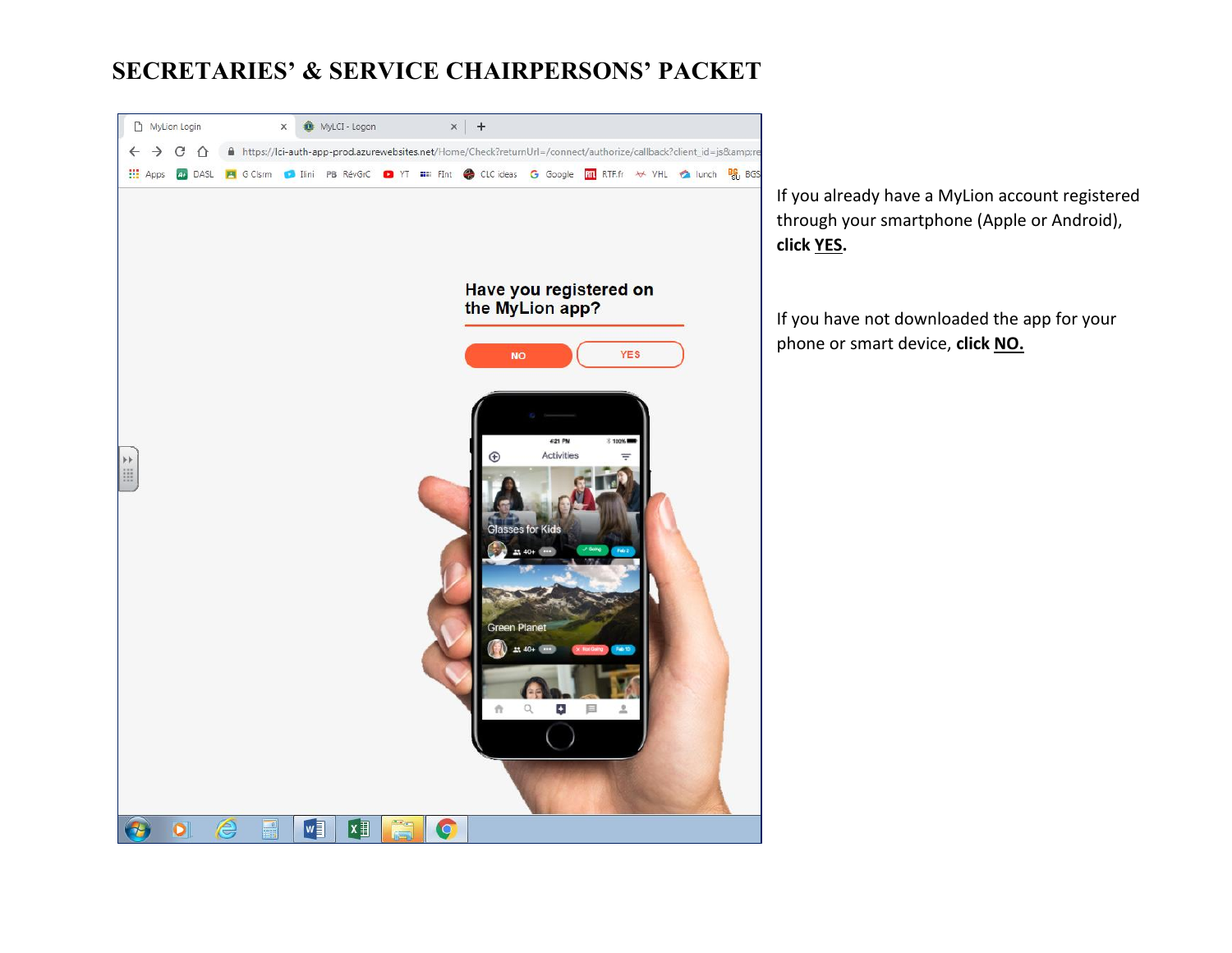#### **What email address or phone number should I use to register?**

Use the email address or mobile phone number that is associated with your membership record.

You will need *one* of these in your membership record in order to have a verification code sent to you.

|   |                                                                                                             | There ar       |
|---|-------------------------------------------------------------------------------------------------------------|----------------|
|   | <b>Create your Lion Account</b>                                                                             | 1. (<br>$2.$ I |
|   | Your Lion Account gives you access to all your favorite Lions<br>Clubs International applications.          |                |
|   | Member ID                                                                                                   | 3.             |
|   | Date of Birth                                                                                               |                |
|   | Month<br>Year<br>Day<br>$\overline{\mathbf{v}}$<br>$\boldsymbol{\mathrm{v}}$<br><b>Your Lion Account</b>    |                |
| E | <b>Email Address</b><br>Mobile Number                                                                       | What a         |
|   | Password                                                                                                    | The pass       |
|   | Retype Password                                                                                             | S              |
|   | Password should be at least 6 characters, include an uppercase letter, a<br>lowercase letter, and a number. | SI<br>le       |
|   | I have read and I agree to the Lions Clubs<br>International <b>Privacy Policy.</b>                          | SI<br>le       |
|   | I have read and I agree to the Lions Clubs<br>International Terms of Use.                                   | SI             |
|   | <b>CONTINUE</b>                                                                                             |                |

There are three ways to find this information:

- Contact your club president or secretary.
- From the Lions Help Center select Submit a Request to contact Lions Help and complete and submit the request form.3.
- 3. Contact MyLion Support at 1-630-468- 7000. Hours of operation are Monday through Friday, 8 a.m. to 4:30 p.m. CDT. We will ask a few questions to validate your identity.

### **Reference the password requirements?**

sword requirements are:

- hould be at least 6 characters.
- hould contain at least one uppercase letter.
- hould contain at least one lowercase etter.
- hould contain at least one number.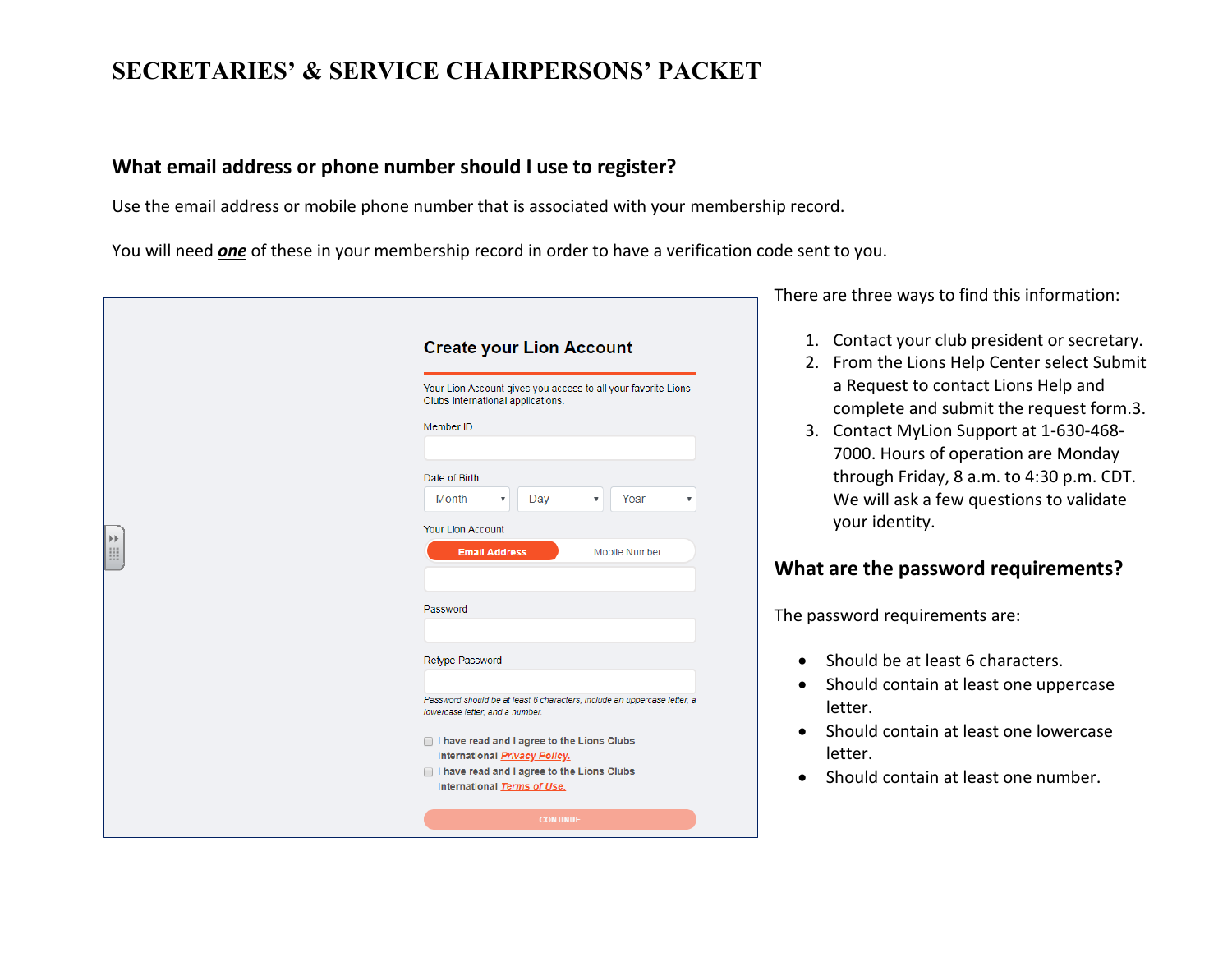Passwords are case sensitive, so be sure to enter upper and lowercase letters carefully.